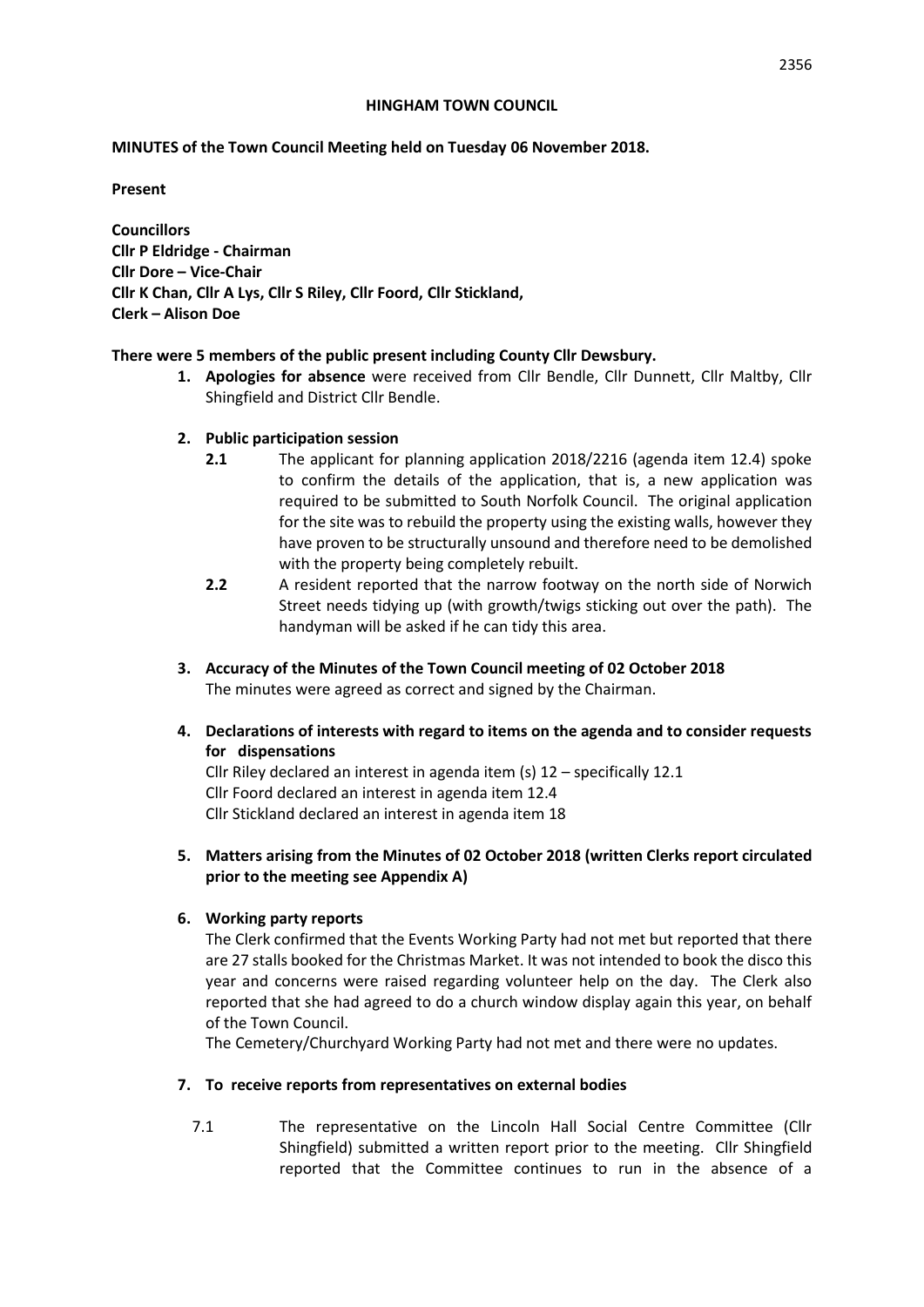Chairperson/Vice Chairperson and is only managing to carry on because of the sterling work of the Secretary and Booking Clerk.

The Committee are repeatedly asking for further support from the organisations that use the hall, but as yet no-one has come forward. This is very difficult and cannot continue long term, however the Lincoln Hall itself is well used and continues with increased bookings in the coming year. Car parking continues to be an issue and the concern of the committee is that with increased use of the Bowls Club it will only get worse. The committee are concerned that it has been assumed that the LHSC is supporting a history centre being built at the rear of the hall when this is not the case and has not been agreed.

The Lincoln Hall Social Centre AGM is the 20th of November 2018 at 19.00hours. Hingham Town Council's use of the small committee room for storage is felt to be not what was agreed with LHSC and this needs to be clarified with HTC.

7.2 The representative for Citizens Advice (Cllr Eldridge) reported that the Manager for Dereham and Watton had retired. Citizens Advice now exist as "Diss and Thetford Citizens Advice" and "Norfolk Citizens Advice".

## **8.1 General Correspondence (information/circulars etc)**

- **8.1.1 South Norfolk Council - Appointment of joint Managing Director**
- **8.1.2 South Norfolk Council - District & Parish Elections 2 May 2019**
- **8.1.3 South Norfolk Council - Christmas Bin Collections**
- **8.1.4 South Norfolk Council - Annual Rough Sleeper Estimate - November 2018**
- **8.1.5 South Norfolk Council – Help Hub Bulletin**
- **8.1.6 Norfolk ALC Newsletter**
- **8.1.7 NHS - Local NHS winter communications**
- **8.1.8 Images By Hand – Town Map (sales communication)**
- **8.1.9 Police Connect – Scam Alert**
- **8.1.10 Greater Norwich Local Plan Consultation, 29 October 2018 – 14 December 2018**
- **8.1.11 Norfolk County Council - Budget Consultation 2019/20**
- **8.2 – Correspondence (not for public inspection) as addressed directly to Hingham Town Council**
	- **8.2.1 Resident request for the Town Council to approach Norfolk County Council Highways regarding "no parking" signage – Admirals Walk –** The highways engineer had advised that Norfolk County Council would not provide "no parking" signage is the area was unrestricted highway. If the resident wished to place signage on their property boundary NCC would not take action unless complaints were received.
	- **8.2.2 Concerns regarding the request for a Bus stop outside the Co-op.** It was reiterated that this area is privately owned. Concerns were raised regarding the cutting of the school bus service to the extent that it no longer stopped in the Market Place, causing a large number of children to be waiting on the path by the Co-op. The Clerk was asked to write to the bus company regarding reinstatement of the Market Place stop.

### **8.3 – To discuss any required responses/actions in relation to any item(s) of correspondence**

**9. District Councillor's report -** District Cllr Bendle was not present at the meeting.

## **10. County Councillor's report**

County Cllr Dewsbury reported that Norfolk County Council were preparing to change from a Committee system to a Cabinet system, and that the Chief Executive is leaving.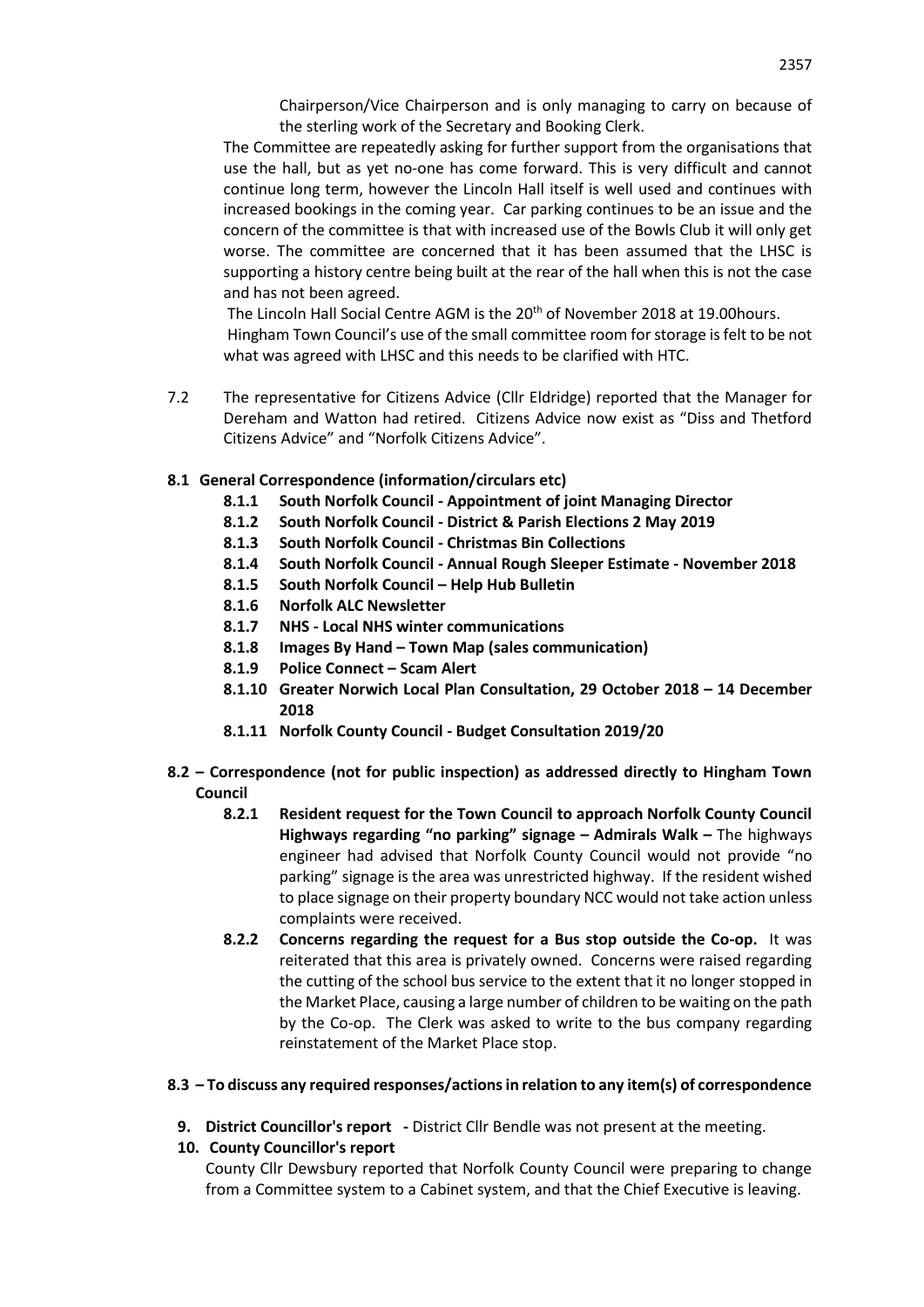The Council are looking to save £49 Million – focusing on how to provide services differently. For example selling a building (children's centre in Kings Lynn) that they currently only use for 12 hours a week and providing the service from a rented premises instead – (renting it only for the time it is needed), therefore no longer having the ongoing maintenance costs of running a building. It is hoped this approach can make the provisions of services more flexible to reach more people. Investment is being made in providing 3 or 4 more centres for people with special needs which will in the long term save money on transportation people who are often having to travel far from home to access the service. The Council are also looking to get more smaller bungalows built to help older people downsize but remain independent rather than move to residential homes.

It was also reported that at the NALC AGM the President resigned, and that the Norwich Citizens advice has moved into the Forum

#### **11. Planning Decisions**

11.1 2018/1940 - 2 Wellingtonia Terrace Hingham Norfolk NR9 4HX Single storey rear extension - Approval with Conditions

> 2018/2099 - 3 Hardingham Street Hingham NR9 4JB Tree A Bullis - remove, and Tree B Holly - lower to hedge height - No objections

- **12. Planning Applications (as notified by SNC for consultation)**
- **12.1 2018/2228 & 2018/2229 - 18 Bond Street Hingham Norfolk NR9 4HA Removal of lean-to and replace with garden/breakfast room**  (Cllr Riley left the room) The Council agreed to recommend approval.
- **12.2 2018/2214 & 2018/2213 - Well House 5 Market Place Hingham NR9 4AF Replacement of existing conservatory with bespoke garden room**  The Council agreed to recommend approval.
- **12.3 2018/2091 - 2 Admirals Walk Hingham Norfolk NR9 4JL Proposed first floor side extension** The Council agreed to recommend approval.
- **12.4 2018/2216 - Cedar Cottage Watton Road Hingham NR9 4NN Existing dwelling to be demolished with new replacement dwelling including annexe accommodation.**  (Cllr Foord left the room) The Council agreed to recommend approval.
	-
- *13. (other planning applications where the Town Council is not a consultee – for information only)*
	- *13.1 2018/2357 - 17 Market Place Hingham NR9 4AF Willow - Remove branches by 4m, two braches by 2- 3m overhanging neighbours garden*
- **14. Planning Appeal (for information only) 2018/1025 – The Barn, White Lodge Farm, Hardingham Road Hingham** Appeal against refusal of proposed revisions (alterations and extension) of planning consent.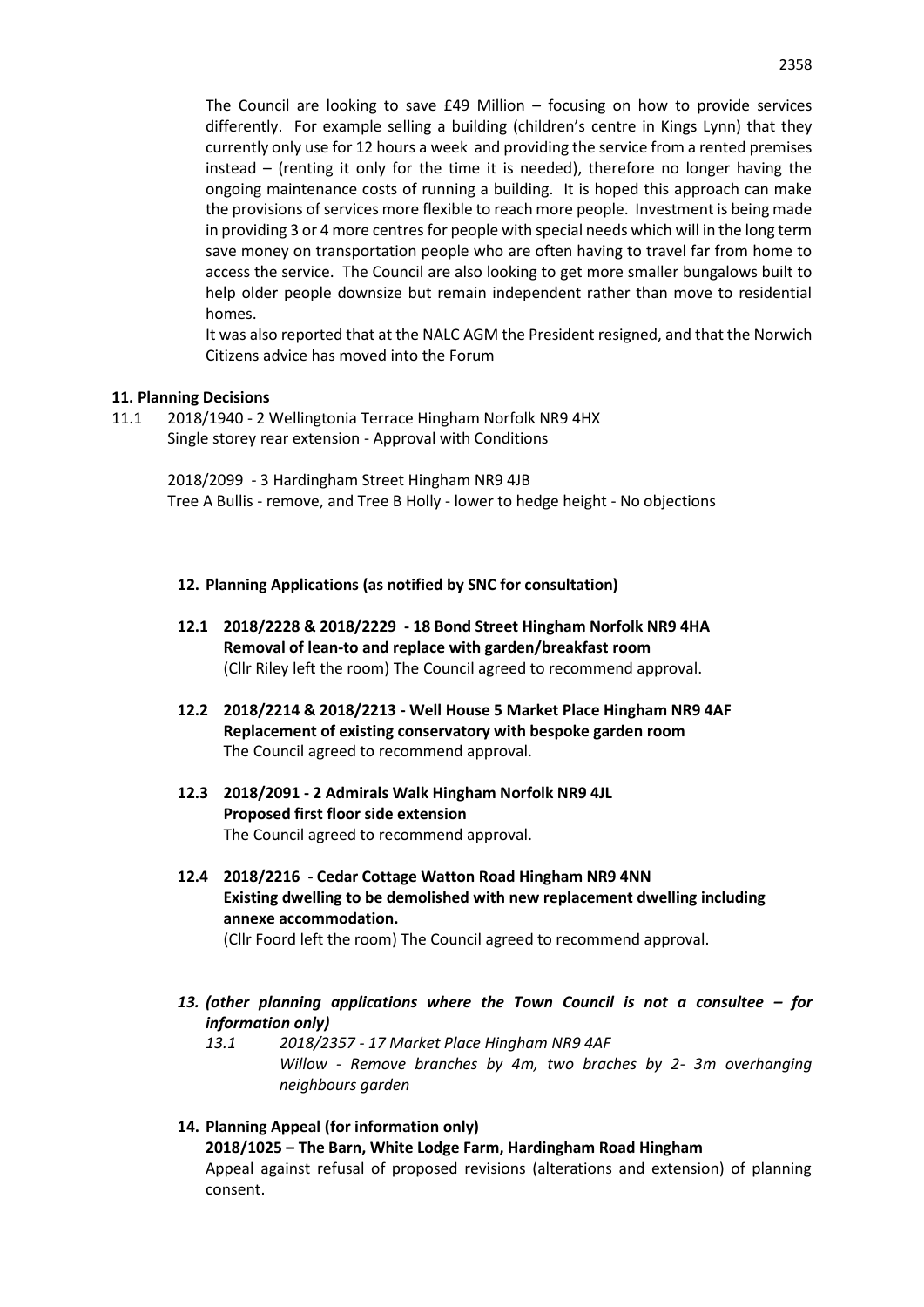#### **15. To receive an update on/discuss the transfer of the public toilets**

The Clerk advised the Council that the Solicitor acting on their behalf had now had a response from South Norfolk Council regarding the Town Council request to reduce the overage period – South Norfolk Council are not prepared to reduce the Overage Period to 30 years, "as 79 years is their standard requirement in these circumstances". The Town Council considered that the 79 years is disproportionate to the value of the property. It was also raised that the length of time would not likely be within "living memory" of those currently connected with the Town Council, and that Council administration may not even exist in its current format in 79 years' time. It was agreed to contact the relevant manager at South Norfolk Council directly (due to the previous delay in response from NPLAW (acting on behalf of SNC), to again request that the overage period be reduced, as per the concerns raised.

## **16. To discuss a resident's request that the Town Council support their campaign for improvements to the B1108 Norwich Road, (ref: information supplied by that resident at the Town Council meeting of 02 October 2018)**

The Clerk explained that the resident was concerned that his campaign (as presented at the previous TC meeting) was not given full consideration by the Town Council, the Clerk suggested that she try to arrange a meeting between the resident, representatives of the Town Council, the NCC Highway Engineer, County Cllr Dewsbury and Cllr Martin Wilby Chairman of the County Council's Environment, Development and Transport Committee. It was agreed that the Clerk should see if such a meeting can be arranged, but noted that NCC had already stated that they would but adopt the Hops until the flooding issues there are resolved, and that there is unlikely to be justification for implementing an extensive programme of works on the B1108 (in view of the current financial savings NCC need to make).

### **17. Feedback from the Open Evening, Tuesday 16 October 2018**

The Clerk asked if any points had been raised at the Open Evening that the Council should be aware off, and if any crime related concerns had been expressed as she (the Clerk) was intending to meet with the Police Beat Manager the following evening (7<sup>th</sup> November). No points were raised but it was stated that the overall feedback regarding the Open Evening was very positive.

## **18. To discuss the proposal from the Hingham History Centre regarding the requirement for a purpose built building**

It was noted that at the previous Town Council meeting (02 October) the representative from the Hingham History Centre, presented a very good case for the need for a purpose built archive centre. It was agreed that the Clerk and Chairman should visit the Attleborough Archive Centre to look at the facility and talk to the Archivist. It was also noted that there would need to be initial discussions between all relevant parties History Centre/Lincoln Social Centre/Bowls Club/Town Council.

### **19. To discuss the Town Council use of the small room at the Lincoln Hall**

Cllr Shingfield had advised the Clerk that at the meeting of the Lincoln Hall Committee it had been raised that they believed that the Town Council should not be using the small room to store items other than "filling of paperwork", (and concerns were raised in general regarding regular hall users storing items without permission). The Clerk confirmed to the Council that she had advised Cllr Shingfield (who had fed back to the Lincoln Hall Committee) that the original offer for the Town Council to hire the small room (at £250 per year) was for storage purposes, with the stipulation that the room was to be made available as a green room for performers should a play be performed in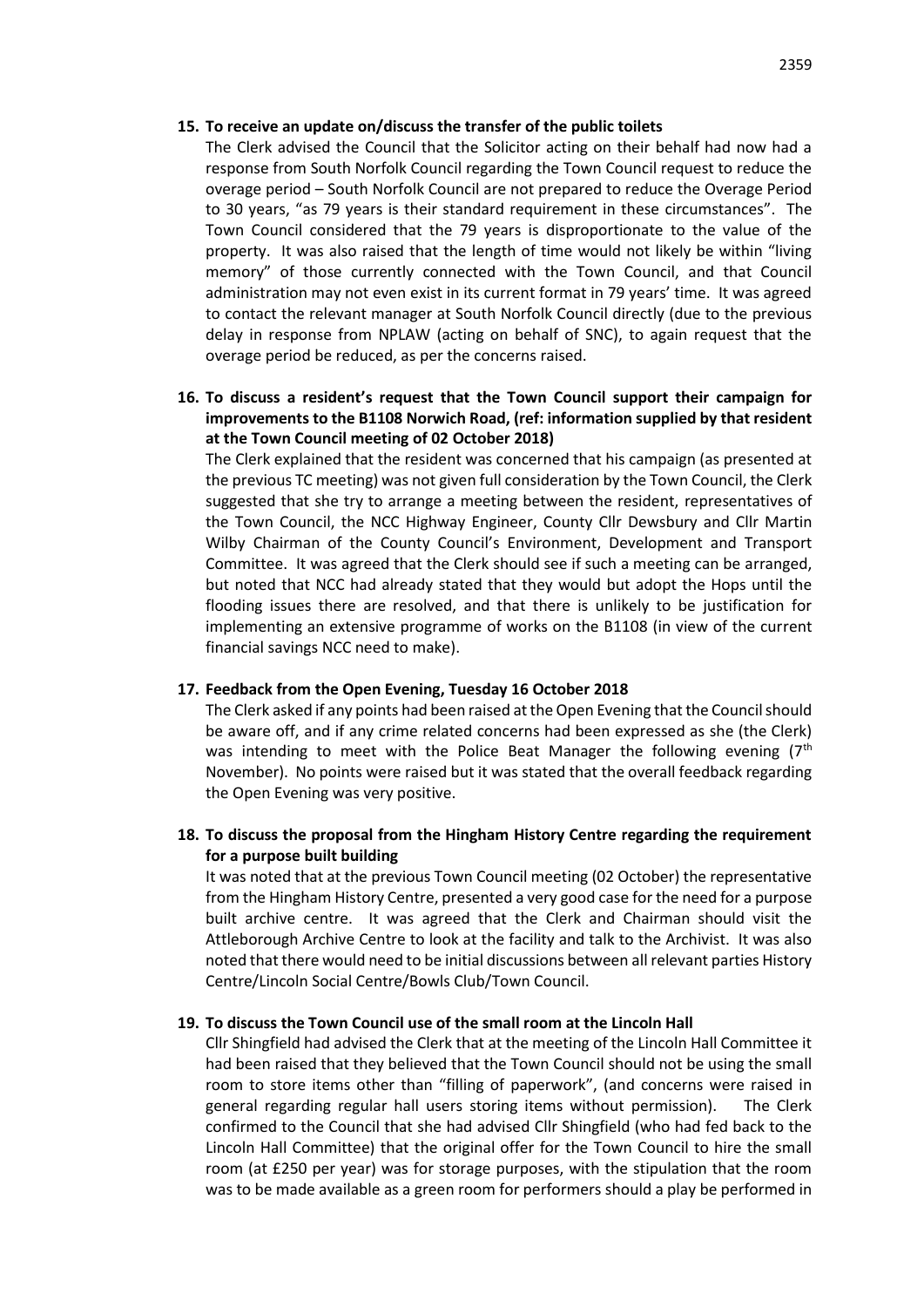the Lincoln Hall. The Clerk also confirmed that she had tidied the room and the bulky items (tree guards and bike racks) would only be there temporarily until being installed outside. It was also noted that the History Centre has some filing cabinet in the room. The Clerk advised that she could not recall a formal written agreement, and that the initial offer was made verbally. It was suggested that the Lincoln Hall Committee should consider formalising (in writing) any existing agreements regarding storage of items at the hall.

**20. To discuss request by The Committee of Hingham Santa's Grotto to erect the Grotto and Santa's Cabin on the Fairland on Saturday 1st December 2018**

It was agreed to permit the Grotto to be placed on the Fairland for the festive period.

**21. To discuss the information for the proposed Parish Partnership Scheme application and decide on the project for which the application is to be made.**

The Clerk advised that the Highway Engineer had confirmed that it is not permissible to apply for Parish Partnership funding for a study and design scheme for improvements to the Fairland Crossroads, as the PPS was only ever intended for minor highway improvements. The Highway Engineer had also advised that the County Council can implement assessments and a preliminary design but at the cost of Hingham Town Council. The junction does not meet the criteria for the County to consider infrastructure improvements, notably considering the introduction of a 20 speed limit and VAS signage.

For the County to implement a study and preliminary design, the Town Council would need to request it in writing with a view to paying a sum in the order of £5000, although this figure would need to be confirmed.

The Clerk was asked if she could seek confirmation as to whether the Town Council has a right to contribute to such a study/drawings.

The Highways Engineer had also advised that the options for making a more "formal" crossing point in the Market Place were either by the use of bollards (for which some of the green would be needed to widen the path), approximate cost £2000 or by use of "village gates" in the greens, approximate cost  $E$  £2500.00 a pair. The engineer confirmed that there was no evidence to prove that the village gates work to reduce speed but he considered them the best option for making the pavement to pavement crossing point more visible.

The Council considered that neither of these ideas would serve a suitable option to formalise the crossing point and agreed not to apply for Parish Partnership funding for either of these ideas, in favour of pursuing the proposal to work with NCC to try to get a feasibility study/drawings/costings for an improvement scheme to the Fairland Crossroads, to be accepted as a Parish Partnership funded scheme. It was also asked if the Clerk could discuss the possibility of a pedestrian island in the Market Place when she next meets with the highway engineer.

The engineer had confirmed that there were no additional signage options to slow the traffic in the 20 MPH limit, but he would refresh the painted signage on the road.

## **22. Proposal to ask Hingham Primary school if the children could make star decorations for the Town Christmas tree and to provide some materials funded from the Events fund**

Following the positive feedback last year regarding the tree decorations the Clerk asked if she could approach the school to ask if the pupils could again make decorations this year, and asked if some materials could be provided for this purpose funded by the events fund. Both points were agreed by the Council.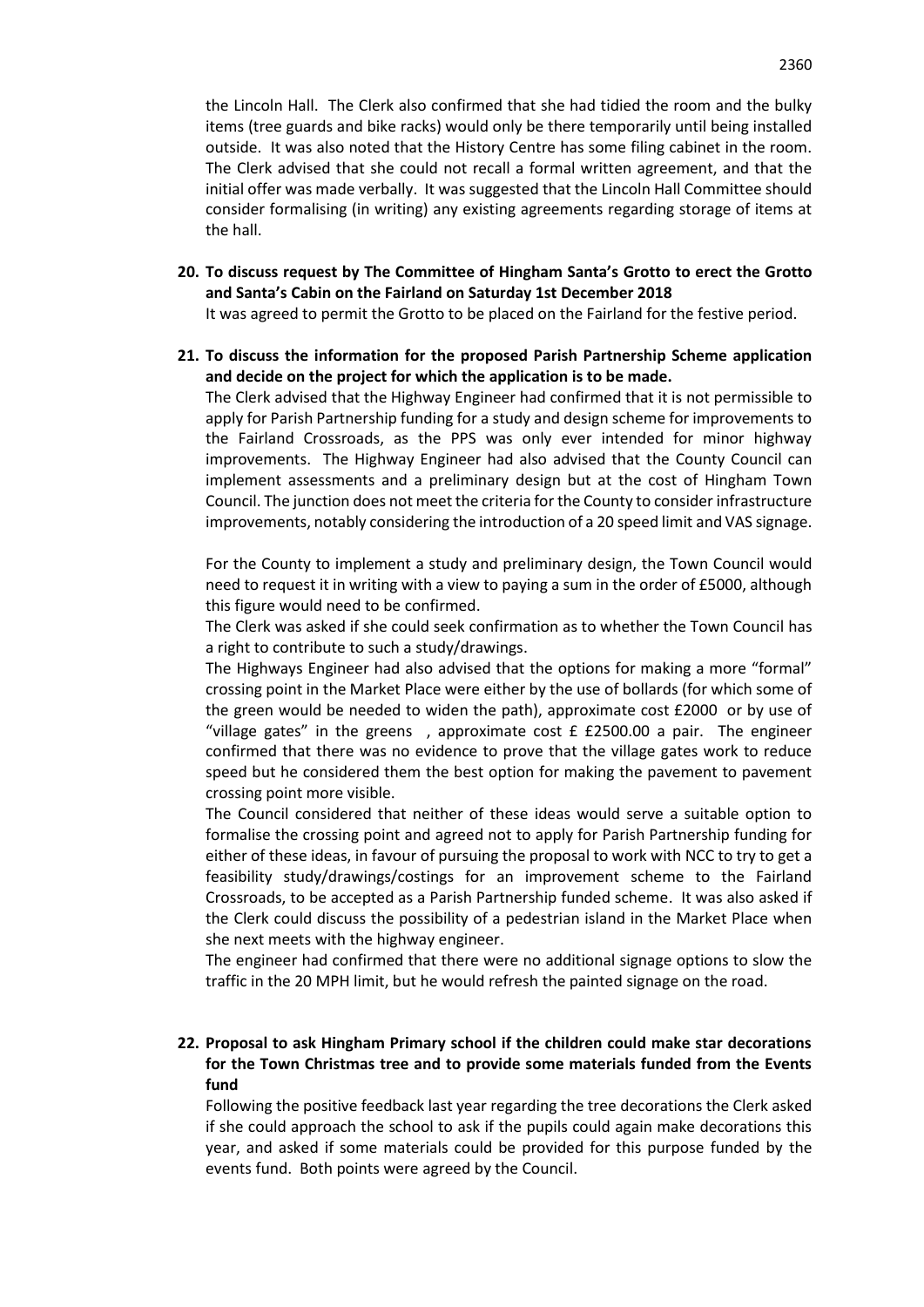#### **23. To receive a briefing regarding an invitation from Abel Homes.**

It was reported to the Council that an invitation was made by Abel Homes to the Chair, Vice Chair ad Clerk to attend a meeting to discuss Abel Homes intention to undertake "Phase 2" of development on the Norwich Road. The meeting took place on 31 October 2018. The site is referenced as GNLP0520 (Land to the south of Norwich Road) in the GNLP consultation (January to March 2018 consultation) on the sites put forward for development – and is adjacent to development now known as "The Hops".

At the meeting Abel Homes disclosed their intention to submit an application to develop some of this parcel of land – (approximately 90 homes) with the development not stretching as far south as the Hops. Homes would be of a similar design to The Hops and it is intended to submit an application later this year.

The Council representatives put forward concerns regarding drainage, pedestrian safety (crossing points and a continued footway along the south side of the road), traffic speed on the B1108, impact on Drs Surgery and School – and school parking

It was stated by Abel Homes that although the land supply had been fulfilled by Hingham up to the end of the current local plan (2026) – South Norfolk overall had not fulfilled the 5 year land supply as required, and therefore it was intended to submit the application prior to the current plan expiring. It was also stated that it was envisaged that the intended development would fulfil Hingham's land supply "obligation" up to the expiry of the future GNLP (up to 2036).

Following the meeting with Abel Homes enquiries have been made with SNC - who have advised that the shortfall in the 5 year land supply only applies to the rural area outside the GNLP area, (the GNLP area includes Hingham). The shortfall is currently less than 200 houses, although this is being reassessed at the moment.

*IT must be stated that details of the future GNLP are as yet unknown – as the process is only now at the second consultation stage ( that being a consultation on further land put forward during the first consultation).*

#### **FINANCE**

## **24. A reminder of the date for the next meeting of the Finance Committee, 20 November 2018**

Noted – The Clerk advised that the venue is yet to be confirmed as the Lincoln Hall is not available due to their committee holding an Annual General Meeting

#### **25. Accounts for Payment**

The Accounts for payment as below were agreed and the cheques signed.

| cheque no | <b>ACCOUNTS FOR PAYMENT 06 November 2018</b> |                                |                            | VAT     |
|-----------|----------------------------------------------|--------------------------------|----------------------------|---------|
|           | <b>TOTAL</b>                                 | PAYEE                          | <b>DETAILS</b>             |         |
| 103872 £  | 887.82                                       | <b>D RAMM</b>                  | £874.88                    |         |
|           |                                              |                                | binbags (4.94)             | £0.82   |
|           |                                              |                                | cleaning products (8.00)   | £1.33   |
|           |                                              |                                |                            |         |
| 103873 £  | 829.72                                       | A DOE                          | <b>WAGES</b>               |         |
| 103874    | $\mathbf f$<br>606.28                        | <b>EON</b>                     | <b>STREET LIGHT ENERGY</b> | 101.05  |
| 103875 £  | 294.19                                       | K AND M LIGHTING SERVICES LTD  | MAINTENANCE CONTRACT       | 49.03   |
| 103876 £  | 13.05                                        | <b>ANGLIAN WATER</b>           | <b>CEMETERY</b>            |         |
| 103882 £  | 1,100.00                                     | HINGHAM YOUTH CAFÉ             | <b>GRANT</b>               |         |
| d/debit   | £<br>40.64                                   | <b>NEST</b>                    | <b>PENSION</b>             |         |
| 103877    | $\mathbf f$<br>60.00                         | <b>HINGHAM PCC</b>             | <b>LIGHTING</b>            |         |
| 103878 £  | 50.00                                        | HOCKHAM PLAYING FIELD          | <b>STALL HIRE</b>          |         |
| 103879 £  | 34.57                                        | <b>FIRST COPY</b>              | <b>METERED PRINTNG</b>     | 5.76    |
| 103880 £  | 100.00                                       | <b>GREAT HOCKHAM CHRISTMAS</b> | <b>CHRISTMAS TREE</b>      |         |
| 103881    | £<br>128.35                                  | <b>EUROFFICE</b>               | <b>TOILET ROLL</b>         | 21.39   |
|           |                                              |                                |                            |         |
|           | £4,144.62                                    | <b>TOTAL</b>                   | <b>TOTAL VAT</b>           | £179.38 |
|           |                                              |                                |                            |         |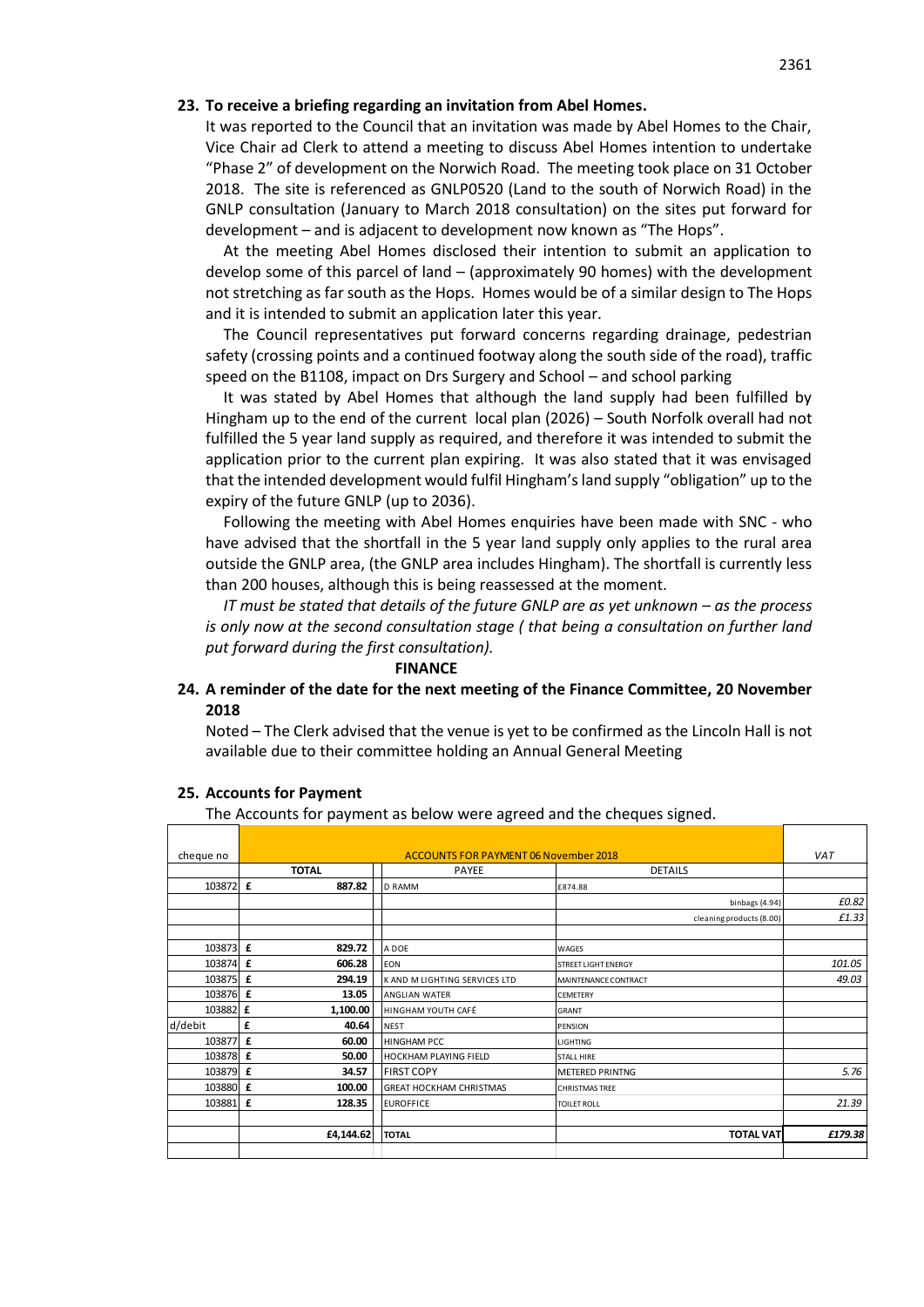**26. 'Exclusion of the Press and Public under the Public Bodies (Admission to Meetings) Act 1960 to discuss the following matters:'** 

> It was agreed to ask the public to leave as the following agenda items are commercially sensitive, confidential and relating to staff employment.

### **27. To consider any quotations received for the refurbishment of the Skate Park**

Two quotations were received and considered. It was agreed to request Radiiramps to undertake work as described in their quotations as Option A ( repair rather than full refurbishment) – at an estimated cost of  $£3,435.00$ . This included the removal of the small free standing ramp, which is currently being moved by users of the skate park and is highlighted as a high risk in the RoSPA report. It was also agreed to discuss the option of an inspection regime with this contractor.

**28. To consider any quotations received for the resurfacing of the access driveway to the Lincoln Hall/Library/Bowls club car park**

The Clerk asked if this agenda item could be postponed until December to allow more time for tenders to be made.

### **29. To receive notification/discuss an insurance claim against the Town Council**

The Clerk advised that a personal injury claim had been made against the Council, following an alleged fall on the Lincoln Hall access driveway in March. The Clerk confirmed that this had been reported to her verbally by the booking clerk for the Lincoln Hall who was at the time unclear of the details. No direct contact had been made to the Council by the claimant. The claim will be passed to the Council insurance company.

### **30. To discuss the staff appraisals**

The Chairman had undertaken appraisals with both members of staff. It was agreed that the Chairman and Vice Chair should discuss with the clerk whether she needed to be allocated more hours to enable her to complete CILCA as this work should be undertaken during her work hours and not in her own time.

### **31. To discuss and review employees' wages**

There were no changes proposed for the Handyman's salary.

It was agreed that the clerk's salary should go up by one spinal point to sp29 backdated to April 2018.

Signed ……………………………………………………………………… Chairman

04 December 2018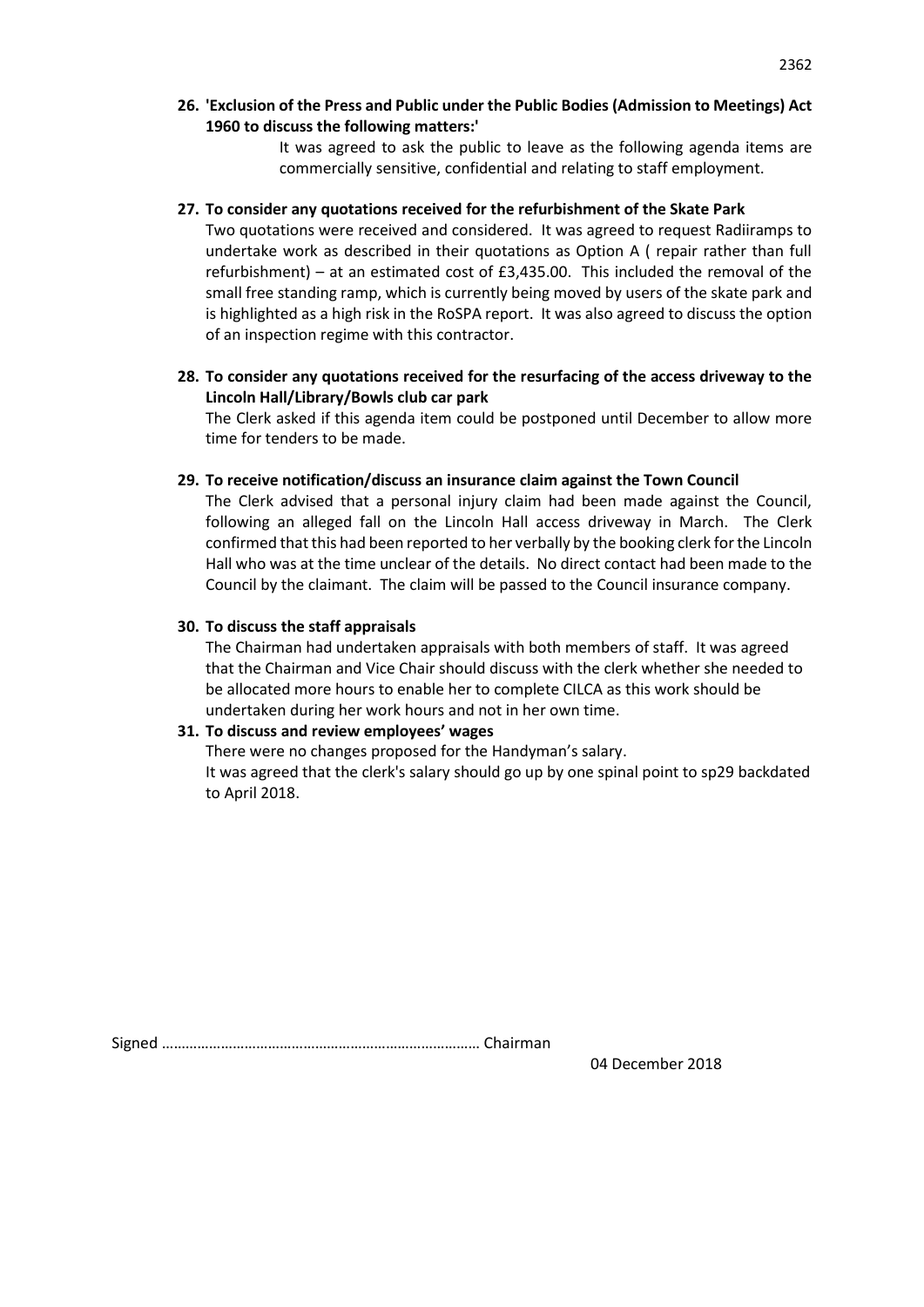# **Clerks Report for 06 November 2018**

| <b>MIN</b> | Update                                                                                                                                                                                                                                                                                                                                                                                                                                                                                                                                                                                                                                                                                                                                                       |  |  |  |  |
|------------|--------------------------------------------------------------------------------------------------------------------------------------------------------------------------------------------------------------------------------------------------------------------------------------------------------------------------------------------------------------------------------------------------------------------------------------------------------------------------------------------------------------------------------------------------------------------------------------------------------------------------------------------------------------------------------------------------------------------------------------------------------------|--|--|--|--|
|            | Matters Arising From the minutes of the meeting on 02 October 2018                                                                                                                                                                                                                                                                                                                                                                                                                                                                                                                                                                                                                                                                                           |  |  |  |  |
| <b>MIN</b> |                                                                                                                                                                                                                                                                                                                                                                                                                                                                                                                                                                                                                                                                                                                                                              |  |  |  |  |
|            | 2.1 The Clerk and Chairman hope to visit the Attleborough History centre in November                                                                                                                                                                                                                                                                                                                                                                                                                                                                                                                                                                                                                                                                         |  |  |  |  |
|            | - Scam Alerts - some information regarding scam alerts has been placed in the parish magazine and on<br>8.1.3 social media.                                                                                                                                                                                                                                                                                                                                                                                                                                                                                                                                                                                                                                  |  |  |  |  |
| $15 -$     | The Hingham Open Evening took place on 16 October and was very well attended - The Clerk requests<br>any feedback from residents/organisations/councillors to be bought via Cllrs to the Town Council meeting<br>on 06.11.18 -in particular anything crime related as the Clerk is hoping to meet with the Police Beat<br>Manager on 08 November.                                                                                                                                                                                                                                                                                                                                                                                                            |  |  |  |  |
|            | 17 $-$ Tenders for the grass cutting will be sought through November (for later consideration – possibly January)                                                                                                                                                                                                                                                                                                                                                                                                                                                                                                                                                                                                                                            |  |  |  |  |
|            | 18 $-$ Re-siting of the Town Council notice board – a suitable place is to be found in the Market Place and an<br>assessment to be made on the usability of the existing notice board if it is possible for it to be moved.                                                                                                                                                                                                                                                                                                                                                                                                                                                                                                                                  |  |  |  |  |
| $20 -$     | The arrangements for Remembrance Day/Commemorating the 100 year anniversary of the WW1<br>Armistice - have been advertised on social media (Facebook)                                                                                                                                                                                                                                                                                                                                                                                                                                                                                                                                                                                                        |  |  |  |  |
|            |                                                                                                                                                                                                                                                                                                                                                                                                                                                                                                                                                                                                                                                                                                                                                              |  |  |  |  |
|            | <b>Other Updates</b>                                                                                                                                                                                                                                                                                                                                                                                                                                                                                                                                                                                                                                                                                                                                         |  |  |  |  |
|            | The Clerk met with Highway Engineer on 11 October 2018. Parish partnership scheme ideas were discussed.<br>The correspondence from a resident regarding the B1108/surface water/flooding at the Hops was briefly<br>discussed. The engineer advised the Hops would not be adopted until surface water issues were resolved.<br>The remedial work to the footway on Hardingham Road by Lincoln Close was highlighted - and will be<br>chased by the engineer -<br>The white line work by the Market Place drop kerbs was also discussed now being very overdue -<br>During the walk about - it was identified that some roads were in need of Surface dressing: Hardingham<br>Road, Admirals Walk, Ringers Lane, Dereham Road and possibly Attleborough Road. |  |  |  |  |
|            | Outstanding work from the last round of tree works - A copy of the relevant pages of the tree survey needs<br>to be forwarded to the contractor who undertook the tree work (as per their request) so they can compare<br>with the schedule of work they undertook - this has been chased and has been assed to the department<br>manager<br>The application for the work to reduce the Churchyard Lime tree to be made to SNC $-$ (Church permission<br>also required).                                                                                                                                                                                                                                                                                     |  |  |  |  |
|            | The Chairman and Clerk will visit the Christmas tree supplier early November - the cost of the tree is quoted<br>as £100                                                                                                                                                                                                                                                                                                                                                                                                                                                                                                                                                                                                                                     |  |  |  |  |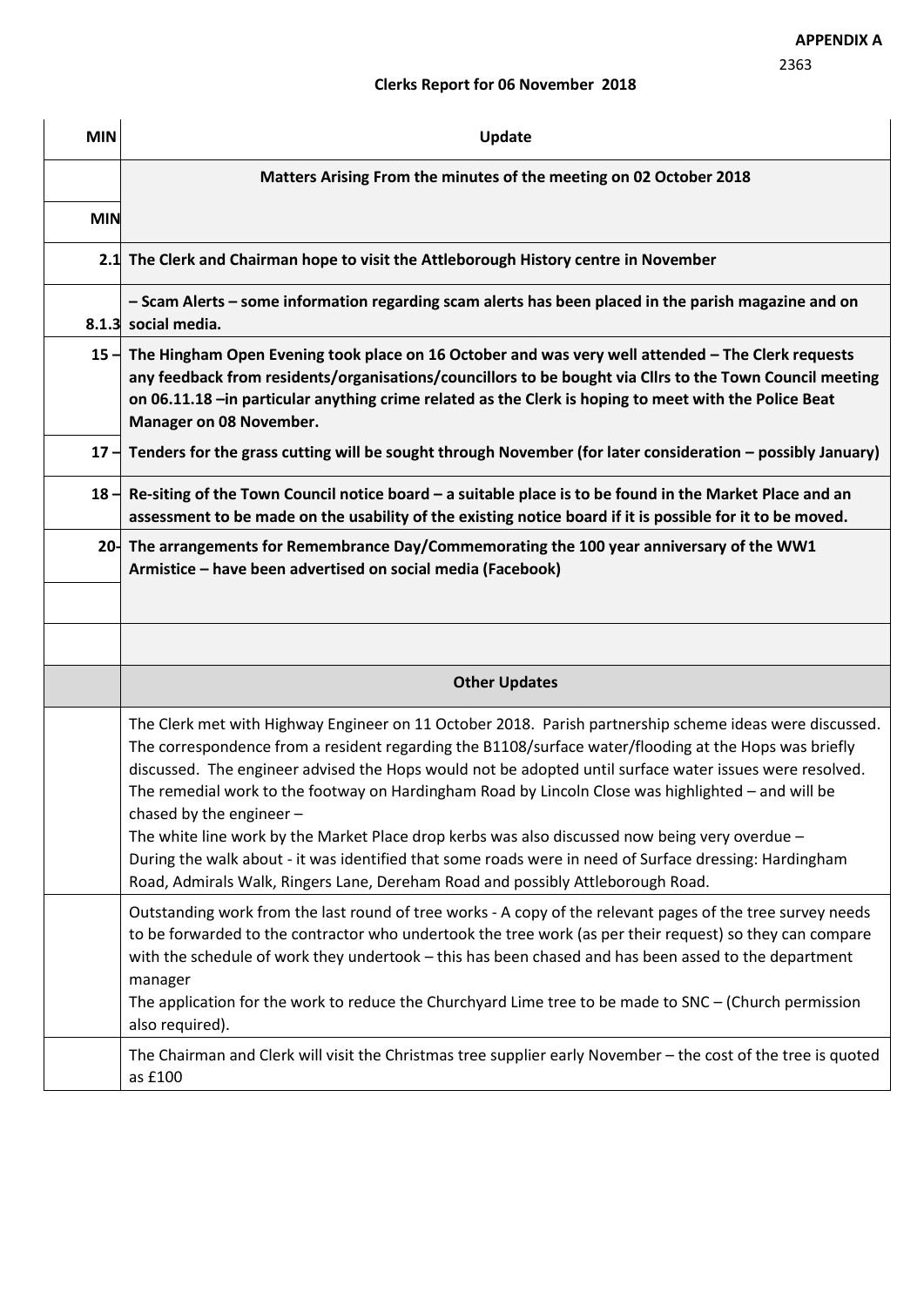| Resurfacing of the Lincoln Hall access driveway -none of the original companies contacted provided a<br>quotation for this work - 3 other potential companies have been contacted regarding a quotation - one<br>quotation has been submitted but requires some amending to fit with the options for pricing needed. One<br>other company is keen to submit a quotation - the Clerk will ask for this agenda item to be deferred until<br>December - |
|------------------------------------------------------------------------------------------------------------------------------------------------------------------------------------------------------------------------------------------------------------------------------------------------------------------------------------------------------------------------------------------------------------------------------------------------------|
| Church Wall - Church Street- Contact has been made with an individual who may be able to undertake this<br>work, a site meeting took place on 08.10.18. A quotation will be provided but the work will need to be<br>carried out in warmer weather - the builder has emailed the Clerk to advise that he will contact her to<br>"discuss bricks".                                                                                                    |
| Skate Park refurbishment quotations - the Clerk has met with 2 companies - one has submitted a quotation,<br>a quotation is awaited from the second company.                                                                                                                                                                                                                                                                                         |
| The Clerk has contacted Mr Couzens regarding the installation of the new street light columns (replacement<br>for the green columns - ) it is hoped that the installation work will be undertaken by the end of the month -<br>there was a delay in the supply of the LED lanterns - Connection work will be programmed in with UK Power<br>networks                                                                                                 |
| 3x new larger capacity dog waste bins have been ordered - and received - will be installed ASAP - the new<br>litter bin for the cemetery has been received and installed.                                                                                                                                                                                                                                                                            |
| Dropped Kerbs - the white line work has been chased but no date has been given for the work - Cllr<br>Dore has chased this work - and has been advised that NCC will "attend as soon as practicable", this was<br>also discussed with the Highways engineer who will also chase the work.                                                                                                                                                            |
| Talley Alley street light - investigations regarding the supply to the light are ongoing - the householder (8<br>Market Place) does not know the location of the supply box or why the light no longer works - further<br>enquiries are to be made with UK Power networks as the plans they supplied do not show the light or supply                                                                                                                 |
| A response has been sent to Nick Tupper regarding the re siting of the Norwich Road bus top in relation to<br>the pedestrian island - Mr Tupper will advise when a course of action has been decided.                                                                                                                                                                                                                                                |
| Churchyard/Cemetery -<br>The following permissions remain outstanding from the Archdeacon Straightening of the Ileaning memorial<br>stone $-$<br>Fixing of the curved wall by the Attleborough Road entrance - awaiting contact from Rev. Reed                                                                                                                                                                                                       |
| The Street Lighting Contractor has been asked to provide a Quotation (several times) for the replacement of<br>the street light that was knocked down on Hardingham Road - this has been further chased but still awaited                                                                                                                                                                                                                            |

## **OUTSTANDING ISSUES**

**Moving the litter bin on the Market Place – A meeting is to be arranged with an individual who may be able to undertake this work**

**Replacement oak trees to be sourced and priced**

Discretionary policy regarding cemetery fees and investigation into the future provision of a cemetery to be completed by the working party

2 steel liners for the Market Place bins to be ordered – need to re measure the inside of the bin – (liners available at a reasonable price are a slightly different size to the existing ones (by mm's)

"Please do not park on the grass" signs to be priced/depending location of installation of bike racks